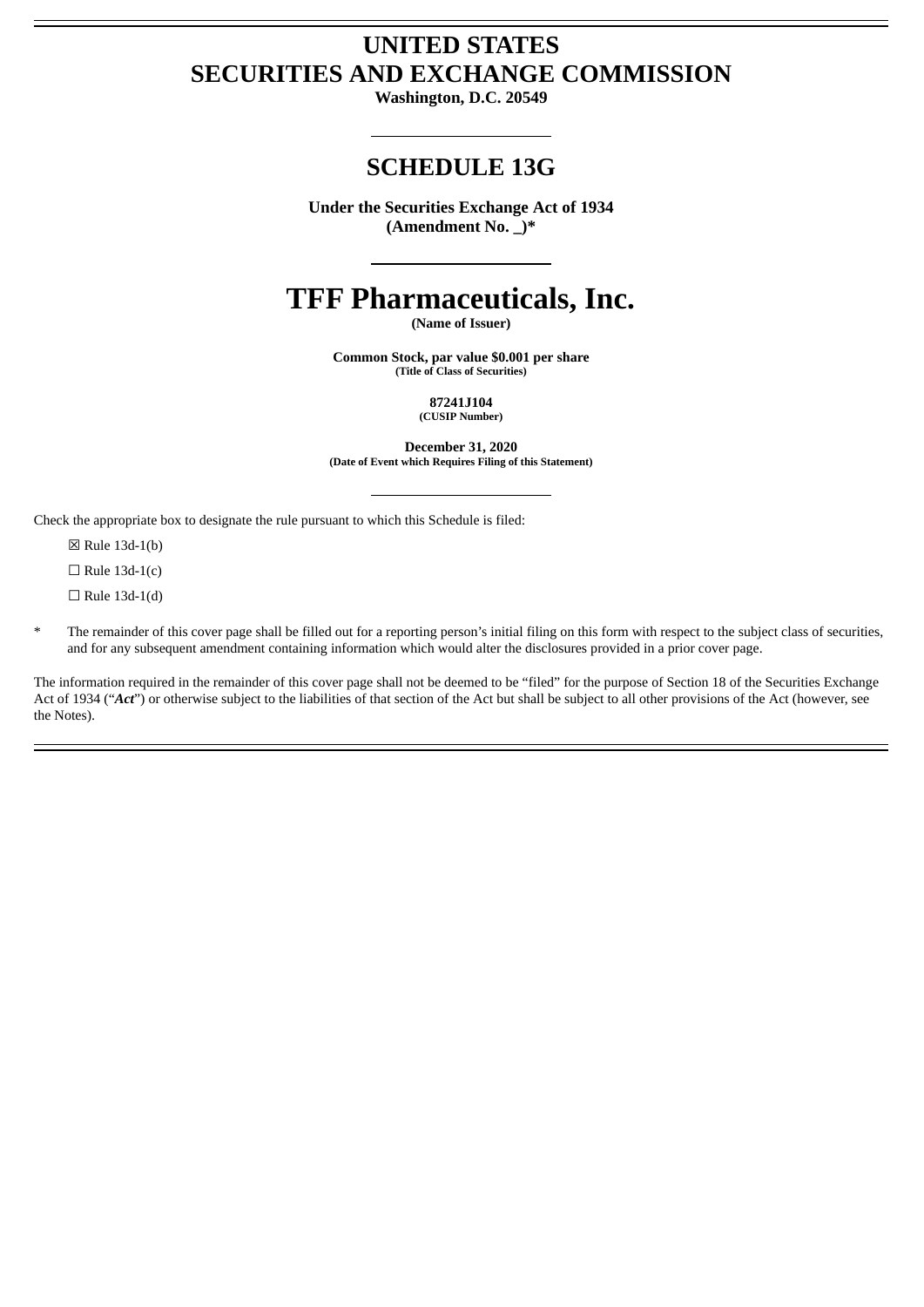## CUSIP No. 87241J104

| $\mathbf{1}$   | Names of reporting persons                                   |                                                                     |                                                                                     |  |  |  |  |
|----------------|--------------------------------------------------------------|---------------------------------------------------------------------|-------------------------------------------------------------------------------------|--|--|--|--|
|                |                                                              |                                                                     |                                                                                     |  |  |  |  |
|                |                                                              | Corriente Advisors, LLC                                             |                                                                                     |  |  |  |  |
| $\overline{2}$ |                                                              | Check the appropriate box if a member of a group (see instructions) |                                                                                     |  |  |  |  |
|                | (a) $\Box$                                                   |                                                                     | $(b)$ $\square$                                                                     |  |  |  |  |
|                |                                                              |                                                                     |                                                                                     |  |  |  |  |
| 3              | SEC use only                                                 |                                                                     |                                                                                     |  |  |  |  |
|                |                                                              |                                                                     |                                                                                     |  |  |  |  |
| $\overline{4}$ | Citizenship or place of organization                         |                                                                     |                                                                                     |  |  |  |  |
|                |                                                              |                                                                     |                                                                                     |  |  |  |  |
| Delaware       |                                                              |                                                                     |                                                                                     |  |  |  |  |
|                |                                                              | 5                                                                   | Sole voting power                                                                   |  |  |  |  |
|                |                                                              |                                                                     |                                                                                     |  |  |  |  |
|                | Number of                                                    |                                                                     | $\mathbf{0}$                                                                        |  |  |  |  |
|                | shares                                                       | 6                                                                   | Shared voting power                                                                 |  |  |  |  |
|                | beneficially                                                 |                                                                     |                                                                                     |  |  |  |  |
|                | owned by                                                     |                                                                     | 1,350,000(1)                                                                        |  |  |  |  |
|                | each                                                         | $\overline{7}$                                                      | Sole dispositive power                                                              |  |  |  |  |
|                | reporting                                                    |                                                                     |                                                                                     |  |  |  |  |
|                | person                                                       |                                                                     | $\mathbf{0}$                                                                        |  |  |  |  |
|                | with:                                                        | 8                                                                   | Shared dispositive power                                                            |  |  |  |  |
|                |                                                              |                                                                     |                                                                                     |  |  |  |  |
|                |                                                              |                                                                     | 1,350,000(1)                                                                        |  |  |  |  |
| 9              | Aggregate amount beneficially owned by each reporting person |                                                                     |                                                                                     |  |  |  |  |
|                |                                                              |                                                                     |                                                                                     |  |  |  |  |
|                | 1,350,000                                                    |                                                                     |                                                                                     |  |  |  |  |
| 10             |                                                              |                                                                     | Check if the aggregate amount in Row (9) excludes certain shares (see instructions) |  |  |  |  |
|                | $\Box$                                                       |                                                                     |                                                                                     |  |  |  |  |
|                |                                                              |                                                                     |                                                                                     |  |  |  |  |
| 11             | Percent of class represented by amount in Row (9)            |                                                                     |                                                                                     |  |  |  |  |
|                |                                                              |                                                                     |                                                                                     |  |  |  |  |
| 12             | $6.07\%$ (2)                                                 |                                                                     |                                                                                     |  |  |  |  |
|                | Type of reporting person (see instructions)                  |                                                                     |                                                                                     |  |  |  |  |
|                | 00                                                           |                                                                     |                                                                                     |  |  |  |  |
|                |                                                              |                                                                     |                                                                                     |  |  |  |  |

(1) Consists of 1,350,000 shares of common stock of the Issuer, par value \$0.001 per share ("*Shares*"), directly held by Corriente Master Fund II, LP as of the date hereof. Corriente Advisors, LLC acts as an investment adviser to, and manages investment and trading accounts of, Corriente Master Fund II, LP. Corriente Advisors, LLC may be deemed to indirectly beneficially own securities held by Corriente Master Fund II, LP.

(2) Based on 22,226,284 Shares outstanding as of November 2, 2020, as reported in the Issuer's Quarterly Report on Form 10-Q filed with the Securities and Exchange Commission on November 5, 2020.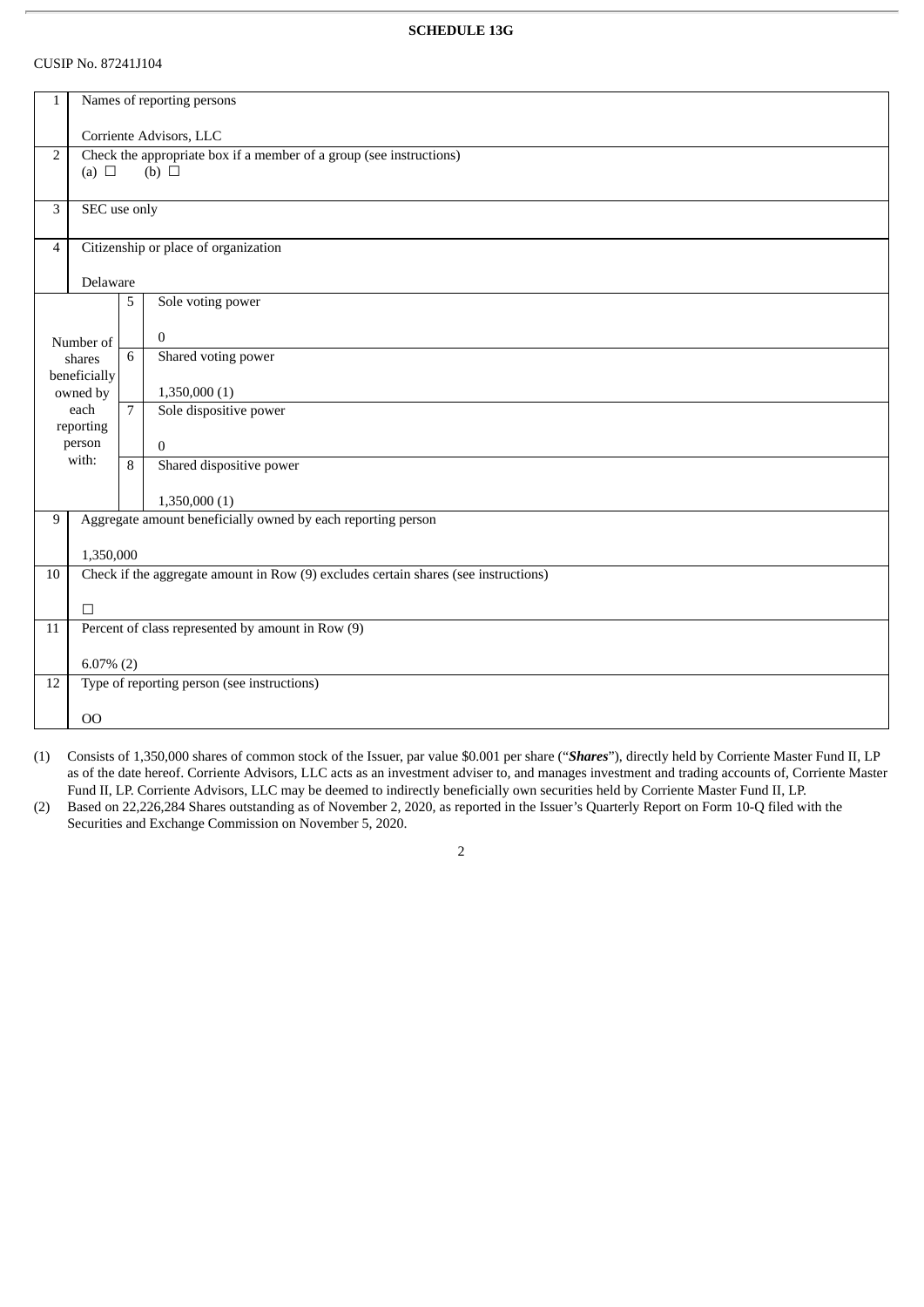# CUSIP No. 87241J104

| $\mathbf{1}$                                      | Names of reporting persons                                               |                                      |                                                                                     |  |  |  |
|---------------------------------------------------|--------------------------------------------------------------------------|--------------------------------------|-------------------------------------------------------------------------------------|--|--|--|
|                                                   | Corriente Master Fund II, LP                                             |                                      |                                                                                     |  |  |  |
|                                                   | Check the appropriate box if a member of a group (see instructions)<br>2 |                                      |                                                                                     |  |  |  |
|                                                   | (b) $\Box$<br>(a) $\Box$                                                 |                                      |                                                                                     |  |  |  |
| 3                                                 | SEC use only                                                             |                                      |                                                                                     |  |  |  |
| $\overline{4}$                                    |                                                                          | Citizenship or place of organization |                                                                                     |  |  |  |
|                                                   |                                                                          | Cayman Islands                       |                                                                                     |  |  |  |
|                                                   |                                                                          | 5                                    | Sole voting power                                                                   |  |  |  |
|                                                   | Number of                                                                |                                      | $\mathbf{0}$                                                                        |  |  |  |
|                                                   | shares<br>beneficially                                                   | 6                                    | Shared voting power                                                                 |  |  |  |
|                                                   | owned by                                                                 |                                      | 1,350,000(1)                                                                        |  |  |  |
|                                                   | each<br>reporting                                                        | $\overline{7}$                       | Sole dispositive power                                                              |  |  |  |
|                                                   | person                                                                   |                                      | $\overline{0}$                                                                      |  |  |  |
| with:                                             |                                                                          | 8                                    | Shared dispositive power                                                            |  |  |  |
|                                                   |                                                                          |                                      | 1,350,000(1)                                                                        |  |  |  |
| 9                                                 | Aggregate amount beneficially owned by each reporting person             |                                      |                                                                                     |  |  |  |
|                                                   | 1,350,000                                                                |                                      |                                                                                     |  |  |  |
| 10                                                |                                                                          |                                      | Check if the aggregate amount in Row (9) excludes certain shares (see instructions) |  |  |  |
|                                                   | $\Box$                                                                   |                                      |                                                                                     |  |  |  |
| 11                                                |                                                                          |                                      | Percent of class represented by amount in Row (9)                                   |  |  |  |
|                                                   | $6.07\%$ (2)                                                             |                                      |                                                                                     |  |  |  |
| Type of reporting person (see instructions)<br>12 |                                                                          |                                      |                                                                                     |  |  |  |
|                                                   | PN                                                                       |                                      |                                                                                     |  |  |  |

(1) Consists of 1,350,000 shares of common stock of the Issuer, par value \$0.001 per share ("*Shares*"), directly held by Corriente Master Fund II, LP as of the date hereof.

3

(2) Based on 22,226,284 Shares outstanding as of November 2, 2020, as reported in the Issuer's Quarterly Report on Form 10-Q filed with the Securities and Exchange Commission on November 5, 2020.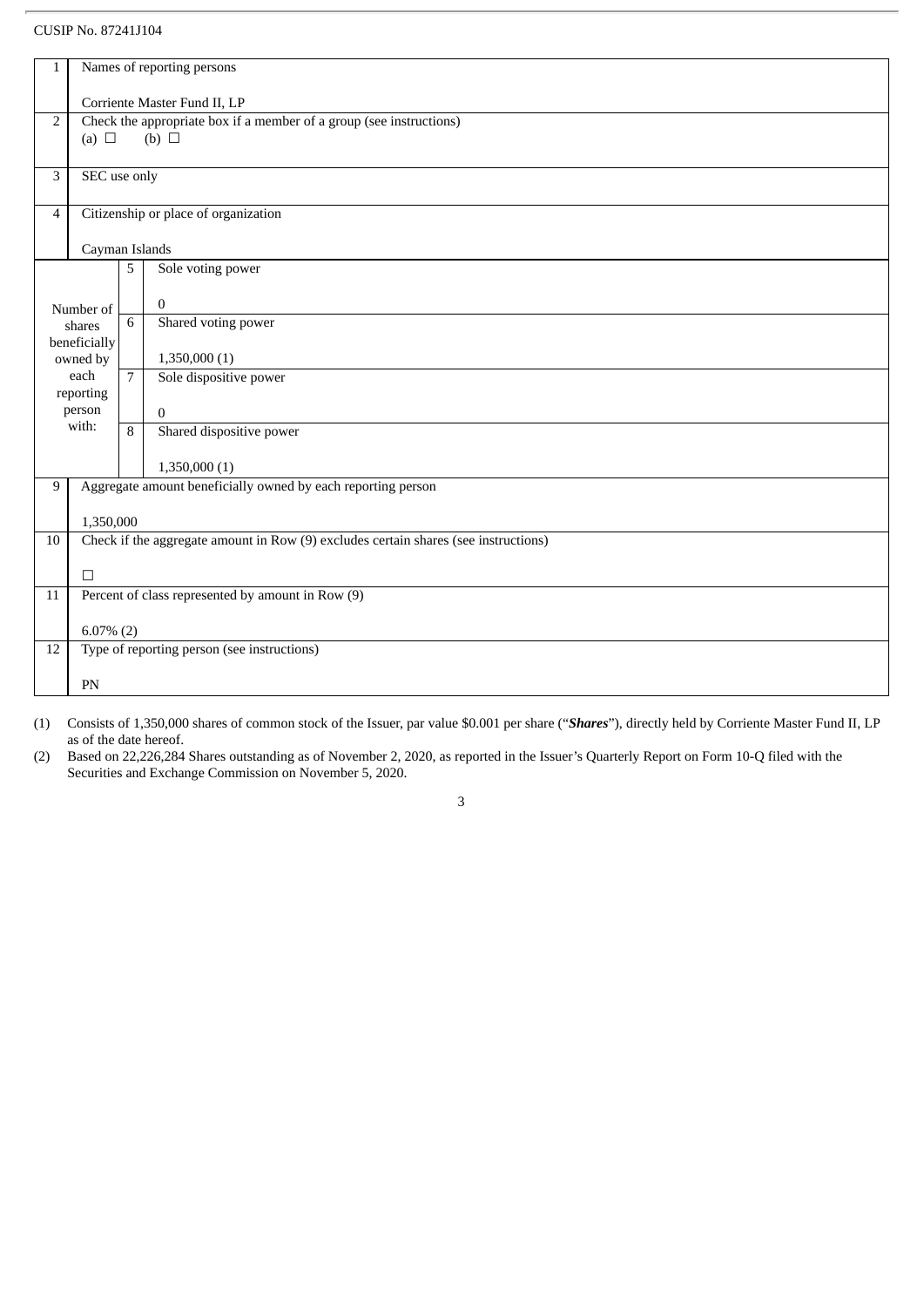#### CUSIP No. 87241J104

| $\mathbf{1}$                                           | Names of reporting persons                                                          |                  |                                                                     |  |  |  |  |
|--------------------------------------------------------|-------------------------------------------------------------------------------------|------------------|---------------------------------------------------------------------|--|--|--|--|
|                                                        |                                                                                     | Mark L. Hart III |                                                                     |  |  |  |  |
| $\overline{2}$                                         |                                                                                     |                  | Check the appropriate box if a member of a group (see instructions) |  |  |  |  |
|                                                        | (a) $\Box$                                                                          |                  | $(b)$ $\square$                                                     |  |  |  |  |
| 3                                                      | SEC use only                                                                        |                  |                                                                     |  |  |  |  |
| Citizenship or place of organization<br>$\overline{4}$ |                                                                                     |                  |                                                                     |  |  |  |  |
|                                                        |                                                                                     |                  |                                                                     |  |  |  |  |
|                                                        |                                                                                     |                  | <b>United States of America</b>                                     |  |  |  |  |
|                                                        |                                                                                     | 5                | Sole voting power                                                   |  |  |  |  |
|                                                        | Number of                                                                           |                  | $\Omega$                                                            |  |  |  |  |
|                                                        | shares                                                                              | 6                | Shared voting power                                                 |  |  |  |  |
|                                                        | beneficially<br>owned by                                                            |                  | 1,350,000(1)                                                        |  |  |  |  |
|                                                        | each<br>reporting                                                                   | $\overline{7}$   | Sole dispositive power                                              |  |  |  |  |
|                                                        | person                                                                              |                  | $\mathbf{0}$                                                        |  |  |  |  |
|                                                        | with:                                                                               | 8                | Shared dispositive power                                            |  |  |  |  |
|                                                        |                                                                                     |                  | 1,350,000(1)                                                        |  |  |  |  |
| 9                                                      | Aggregate amount beneficially owned by each reporting person                        |                  |                                                                     |  |  |  |  |
|                                                        | 1,350,000                                                                           |                  |                                                                     |  |  |  |  |
| 10                                                     | Check if the aggregate amount in Row (9) excludes certain shares (see instructions) |                  |                                                                     |  |  |  |  |
|                                                        | $\Box$                                                                              |                  |                                                                     |  |  |  |  |
| 11                                                     |                                                                                     |                  | Percent of class represented by amount in Row (9)                   |  |  |  |  |
|                                                        | $6.07\%$ (2)                                                                        |                  |                                                                     |  |  |  |  |
| 12                                                     | Type of reporting person (see instructions)                                         |                  |                                                                     |  |  |  |  |
|                                                        |                                                                                     |                  |                                                                     |  |  |  |  |
|                                                        | IN                                                                                  |                  |                                                                     |  |  |  |  |

(1) Consists of 1,350,000 shares of common stock of the Issuer, par value \$0.001 per share ("*Shares*"), directly held by Corriente Master Fund II, LP as of the date hereof. Corriente Advisors, LLC acts as an investment adviser to, and manages investment and trading accounts of, Corriente Master Fund II, LP. Mr. Hart is the Chairman and Chief Executive Officer of Corriente Advisors, LLC. Mr. Hart may be deemed to indirectly beneficially own securities held by Corriente Master Fund II, LP.

(2) Based on 22,226,284 Shares outstanding as of November 2, 2020, as reported in the Issuer's Quarterly Report on Form 10-Q filed with the Securities and Exchange Commission on November 5, 2020.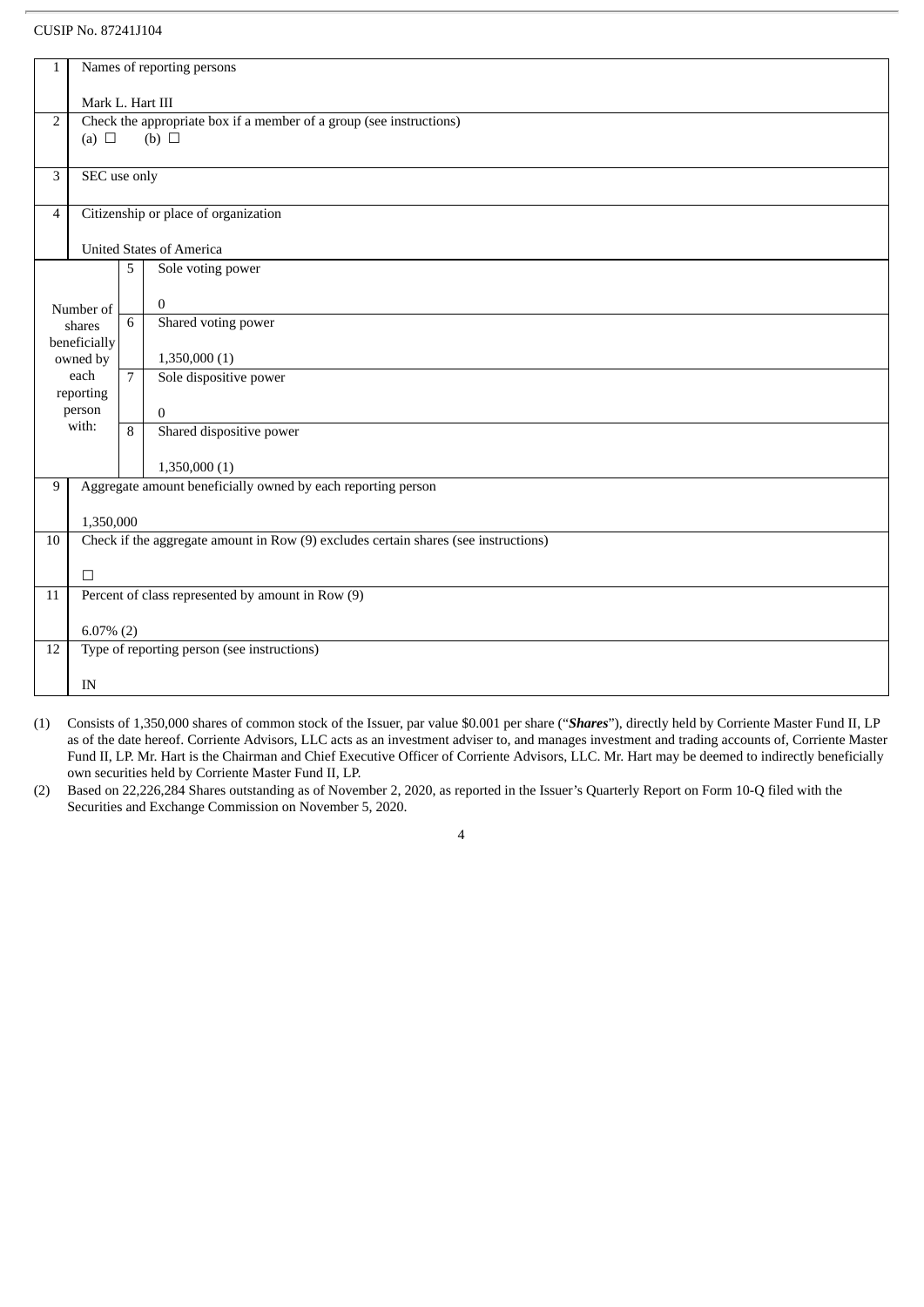#### **Item 1(a) Name of issuer:**

TFF Pharmaceuticals, Inc.

#### **Item 1(b) Address of issuer's principal executive offices:**

2600 Via Fortuna, Suite 360, Austin, Texas 78746

#### **Item 2(a) Name of person filing:**

This Schedule is being filed on behalf of each of the following persons (each, a "*Reporting Person*" and collectively, the "*Reporting Persons*")

- i) Corriente Advisors, LLC ("*Corriente Advisors*");
- ii) Corriente Master Fund II, LP ("*Corriente Master Fund II*"); and
- iii) Mark L. Hart III ("*Mr. Hart*").

This Schedule relates to shares of common stock of the Issuer, par value \$0.001 per share ("*Shares*"), directly held by Corriente Master Fund II. Corriente Advisors acts as an investment adviser to, and manages investment and trading accounts of, Corriente Master Fund II. Corriente Advisors may be deemed to indirectly beneficially own securities held by Corriente Master Fund II. Mr. Hart is the Chairman and Chief Executive Officer of Corriente Advisors. Mr. Hart may be deemed to indirectly beneficially own securities held by Corriente Master Fund II.

Each Reporting Person declares that neither the filing of this Schedule nor anything herein shall be construed as an admission that such person is, for the purposes of Section 13(d) or 13(g) of the Act or any other purpose, (i) acting (or has agreed or is agreeing to act) with any other person as a partnership, limited partnership, syndicate, or other group for the purpose of acquiring, holding, or disposing of securities of the Issuer or otherwise with respect to the Issuer or any securities of the Issuer or (ii) a member of any syndicate or group with respect to the Issuer or any securities of the Issuer.

#### **Item 2(b) Address or principal business office or, if none, residence:**

The address of the principal business office of each of the Reporting Persons is 1401 Foch St, Suite 100, Fort Worth, TX 76107.

#### **Item 2(c) Citizenship:**

- i) Corriente Advisors is a Delaware limited liability company;
- ii) Corriente Master Fund II is a Cayman Islands limited partnership; and
- iii) Mr. Hart is a citizen of the United States of America.

#### **Item 2(d) Title of Class of Securities:**

Common Stock, par value \$0.001 per share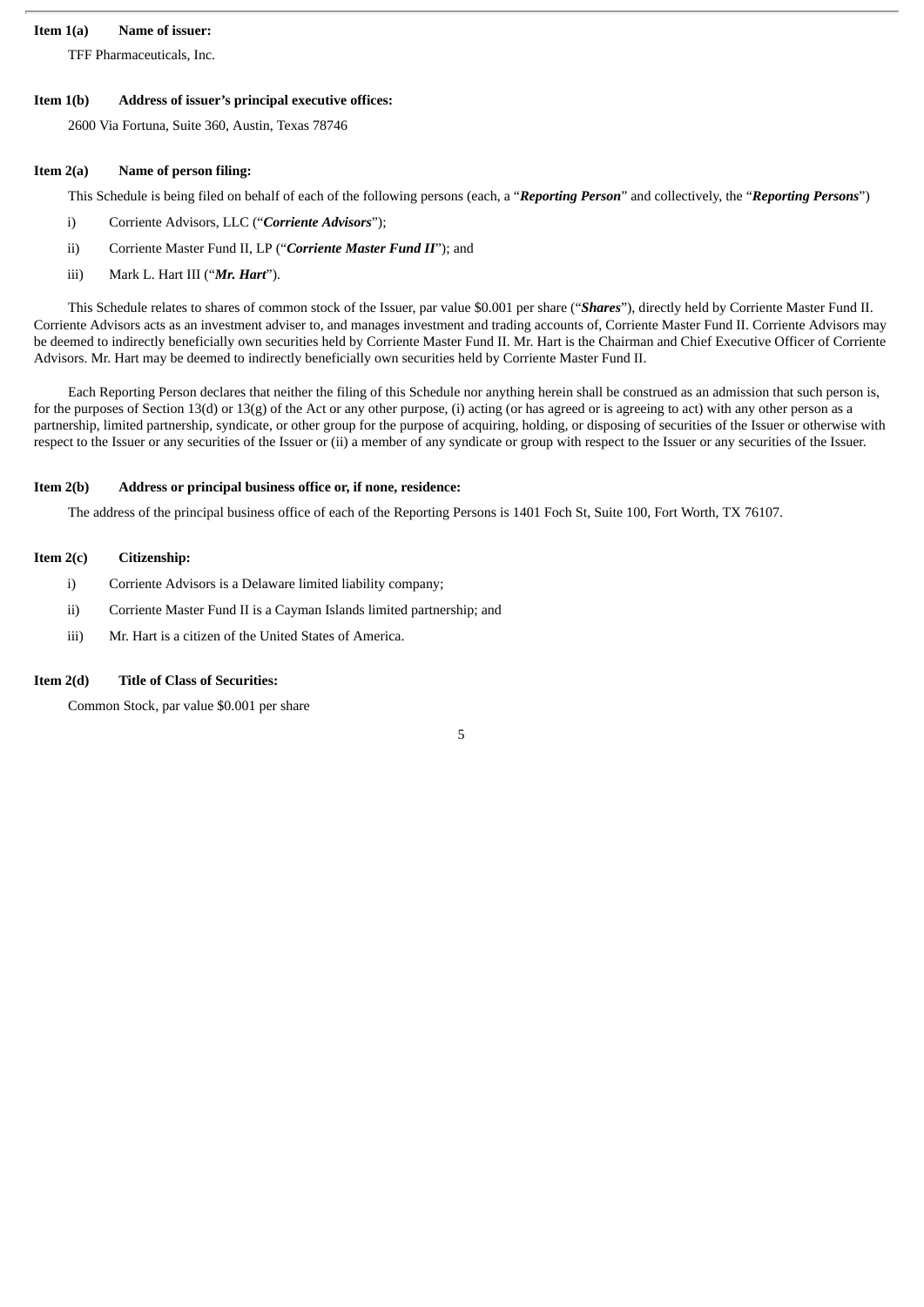#### **Item 2(e) CUSIP No.:**

87241J104

#### Item 3. If this statement is filed pursuant to §§240.13d-1(b), or 240.13d-2(b) or (c), check whether the person filing is a:

- (a)  $\Box$  Broker or dealer registered under Section 15 of the Act (15 U.S.C. 780);
- (b)  $\Box$  Bank as defined in Section 3(a)(6) of the Act (15 U.S.C. 78c);
- (c)  $\Box$  Insurance company defined in Section 3(a)(19) of the Act (15 U.S.C. 78c);
- (d) ☐ Investment company registered under Section 8 of the Investment Company Act of 1940 (15 U.S.C. 80a-8);
- (e)  $\boxtimes$  An investment adviser in accordance with § 240.13d-1(b)(1)(ii)(E);
- (f)  $\Box$  An employee benefit plan or endowment fund in accordance with § 240.13d-1(b)(1)(ii)(F);
- (g)  $\Box$  A parent holding company or control person in accordance with § 240.13d-1(b)(1)(ii)(G);
- (h)  $\Box$  A savings association as defined in Section 3(b) of the Federal Deposit Insurance Act (12 U.S.C. 1813);
- (i)  $\Box$  A church plan that is excluded from the definition of an investment company under Section 3(c)(14) of the Investment Company Act (15 U.S.C. 80a-3);
- (j)  $\Box$  A non-U.S. institution in accordance with § 240.13d-1(b)(1)(ii)(J);
- (k)  $\Box$  Group, in accordance with § 240.13d-1(b)(1)(ii)(K).

If filing as a non-U.S. institution in accordance with § 240.13d-1(b)(1)(ii)(J), please specify the type of institution:

#### **Item 4. Ownership**

### **(a) Amount Beneficially Owned:**

As of the date hereof, each of the Reporting Persons may be deemed to be the beneficial owner of 1,350,000 Shares.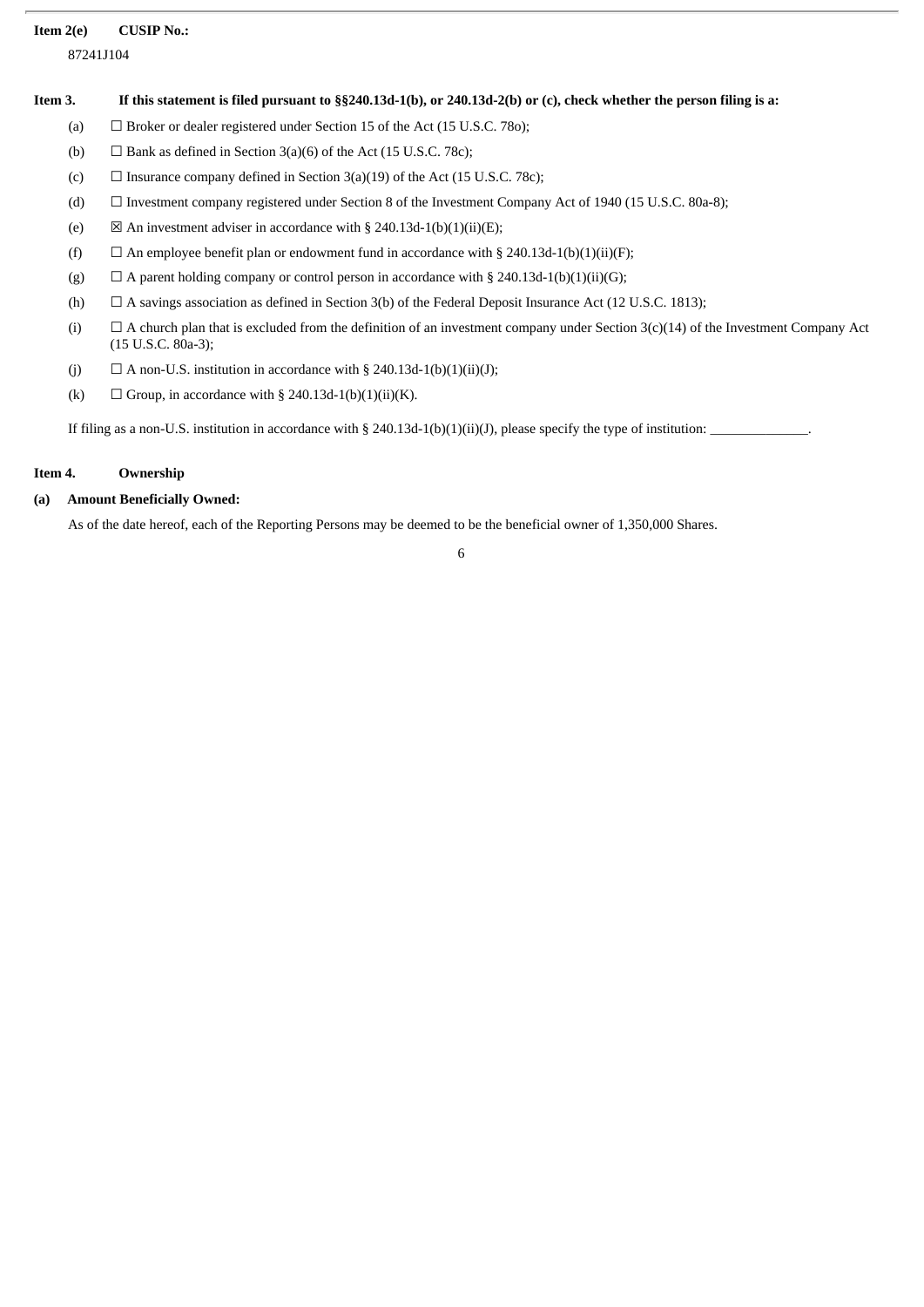#### **(b) Percent of Class:**

As of the date hereof, each of the Reporting Persons may be deemed to be the beneficial owner of approximately 6.07% of the Shares outstanding, based on 22,226,284 Shares outstanding as of November 2, 2020, as reported in the Issuer's Quarterly Report on Form 10-Q filed with the Securities and Exchange Commission on November 5, 2020.

#### **(c) Number of shares as to which such person has:**

As of the date hereof, for each of the Reporting Persons:

- (i) Sole power to vote or to direct the vote: 0
- (ii) Shared power to vote or to direct the vote: 1,350,000
- (iii) Sole power to dispose or to direct the disposition of: 0
- (iv) Shared power to dispose or to direct the disposition of: 1,350,000

#### **Item 5. Ownership of Five Percent or Less of a Class.**

Not applicable.

#### **Item 6. Ownership of More than Five Percent on Behalf of Another Person.**

Not applicable.

# Item 7. Identification and Classification of the Subsidiary Which Acquired the Security Being Reported on by the Parent Holding **Company or Control Person.**

Not applicable.

# **Item 8. Identification and Classification of Members of the Group.**

Not applicable.

#### **Item 9. Notice of Dissolution of Group.**

Not applicable.

# **Item 10. Certifications.**

By signing below I certify that, to the best of my knowledge and belief, the securities referred to above were not acquired and are not held for the purpose of or with the effect of changing or influencing the control of the issuer of the securities and were not acquired and are not held in connection with or as a participant in any transaction having that purpose or effect, other than activities solely in connection with a nomination under § 240.14a-11.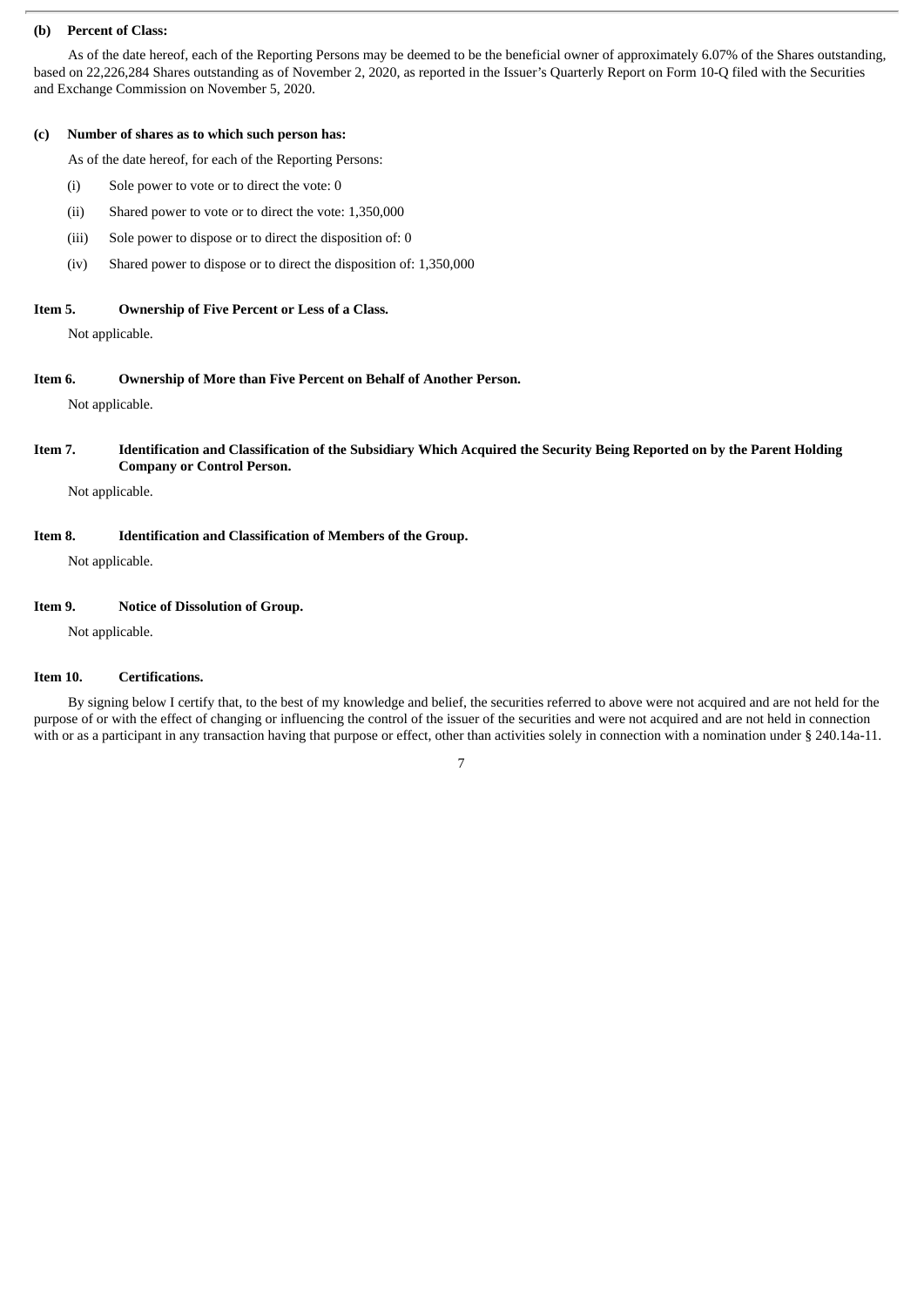# **SIGNATURE**

After reasonable inquiry and to the best of my knowledge and belief, I certify that the information set forth in this statement is true, complete and correct.

Dated: February 16, 2021

# **CORRIENTE ADVISORS, LLC**

*/s/ Matthew Gilman* Chief Financial Officer

**CORRIENTE MASTER FUND II, LP**

*/s/ Matthew Gilman*

Chief Financial Officer of Corriente Advisors, LLC, the Investment Manager of Corriente Master Fund II, LP

# **MARK L. HART III**

*/s/ Mark L. Hart III*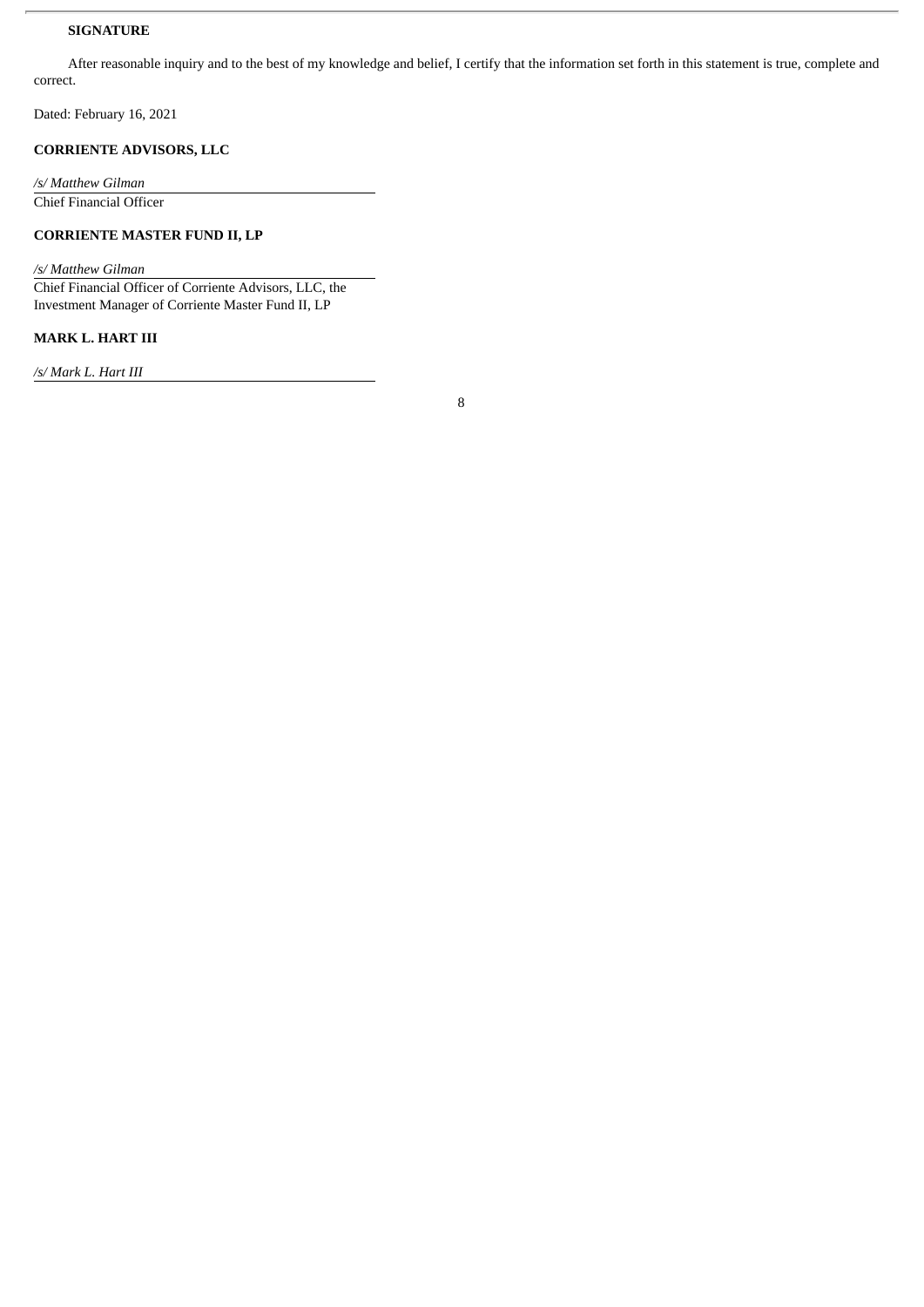Exhibit

A. Joint Filing Agreement 10